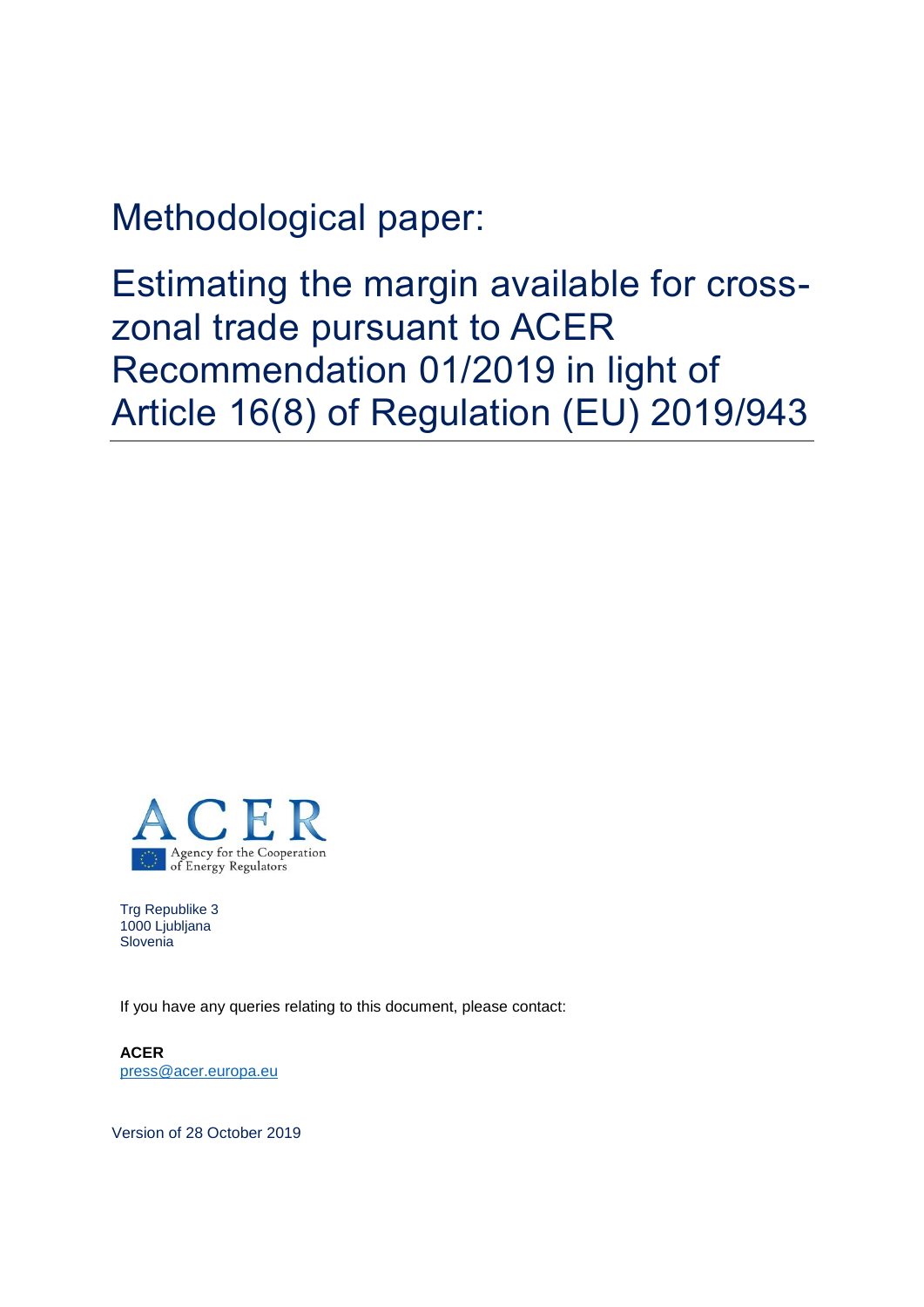# Content

| 1 <sup>1</sup> |     |  |  |  |  |  |  |
|----------------|-----|--|--|--|--|--|--|
| 2.             |     |  |  |  |  |  |  |
| 3.             |     |  |  |  |  |  |  |
|                | 3.1 |  |  |  |  |  |  |
|                | 3.2 |  |  |  |  |  |  |
|                | 3.3 |  |  |  |  |  |  |
|                | 3.4 |  |  |  |  |  |  |
|                | 3.5 |  |  |  |  |  |  |
|                | 3.6 |  |  |  |  |  |  |
|                | 3.7 |  |  |  |  |  |  |
| 4 <sub>1</sub> |     |  |  |  |  |  |  |
| 5.             |     |  |  |  |  |  |  |
|                |     |  |  |  |  |  |  |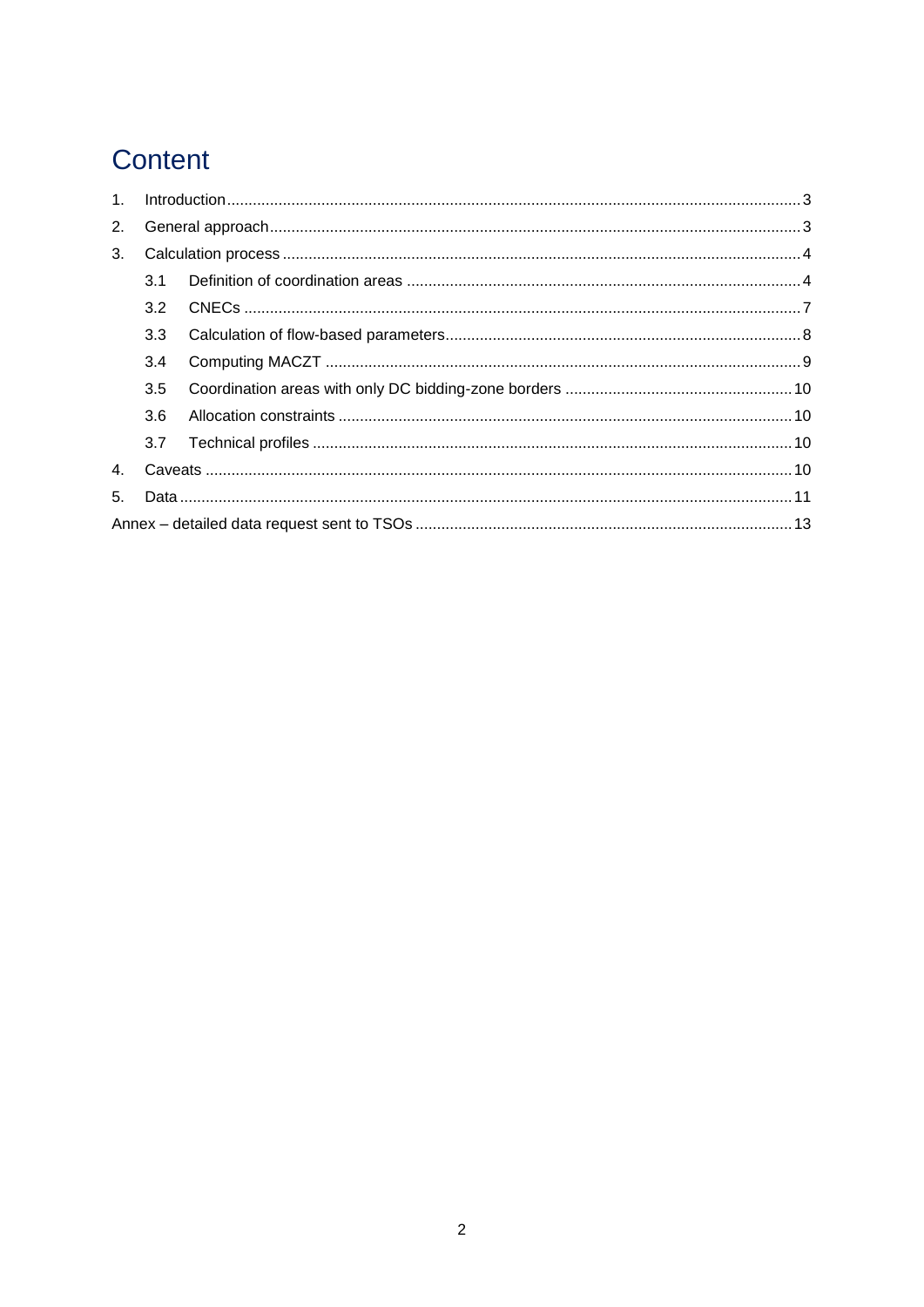## <span id="page-2-0"></span>1. Introduction

- (1) This document is one of a set of documents describing various methodologies applied in the electricity wholesale markets volume of the annual ACER/CEER Market Monitoring Report (MMR), which aims to present the results of the monitoring of the performance of the internal electricity market in the European Union (EU).
- (2) This paper is intended to describe the methodology used to estimate, for each Member State and coordination area, the level of margin available for cross-zonal trade (MACZT) in order to assess performance with respect to the minimum level of margin to be made available for cross-zonal trade, i.e. at least 70% of the maximum admissible active power flow (Fmax), pursuant to Article 16(8) of Regulation (EU) 2019/943, which applies as of 1 January 2020.
- (3) ACER Recommendation 01/2019 (hereafter 'Recommendation')<sup>1</sup> describes in detail the principles and calculation formulas underlying the computation of MACZT. This document goes a step further and describes the steps to estimate MACZT for the 2016–2018 time period in the context of the MMR 2018. While the above-mentioned minimum margin did not yet apply during the analysed period, the analysis aims to provide an indication about the room for improvement at this early implementation stage.
- (4) In particular, this paper describes the simplifications and caveats necessary to perform the calculations due to limited data, model availability and robustness. This methodological paper may be subject to updates for future editions of the MMR, when the requirement pursuant to Article 16(8) enters into force, and when improved data and models become available to the Agency.
- (5) The document is organised as follows: an overview of the approach is first provided, and then the detailed calculation process is presented. Then, the necessary caveats are described, and the required data and the sources are listed. The terms used in this methodological paper follow the definitions included in Section 2 of the Recommendation.

## <span id="page-2-1"></span>2. General approach

- (6) The Recommendation describes the full process to estimate MACZT levels on critical network elements with contingencies (CNECs), and to monitor the impact of allocation constraints and technical profiles on MACZT of these CNECs for the day-ahead (DA) and intraday (ID) timeframes.
- (7) The analysis included in the MMR 2018 intends to monitor all these aspects from 2016 until 2018, in order to compare MACZT with the minimum 70% target. However, due to limited availability of data and models, the monitoring focuses on MACZT on CNECs for a subset of Member States and bidding-zone borders, and does not explicitly assess the impact of allocation constraints or technical profiles on MACZT effectively available on CNECs.
- (8) Given the current predominance of the DA timeframe among short-term electricity markets, and the current absence of coordinated ID capacity calculation on many bidding-zone borders, the analysis focuses on the DA timeframe.
- (9) In order to perform the calculations, the concept of coordination areas is introduced. It refers to the sets of bidding-zone borders where capacity calculation is fully coordinated; for these coordination

<sup>1</sup> See

-

[https://www.acer.europa.eu/Official\\_documents/Acts\\_of\\_the\\_Agency/Recommendations/ACER%20Recommend](https://www.acer.europa.eu/Official_documents/Acts_of_the_Agency/Recommendations/ACER%20Recommendation%2001-2019.pdf) [ation%2001-2019.pdf](https://www.acer.europa.eu/Official_documents/Acts_of_the_Agency/Recommendations/ACER%20Recommendation%2001-2019.pdf)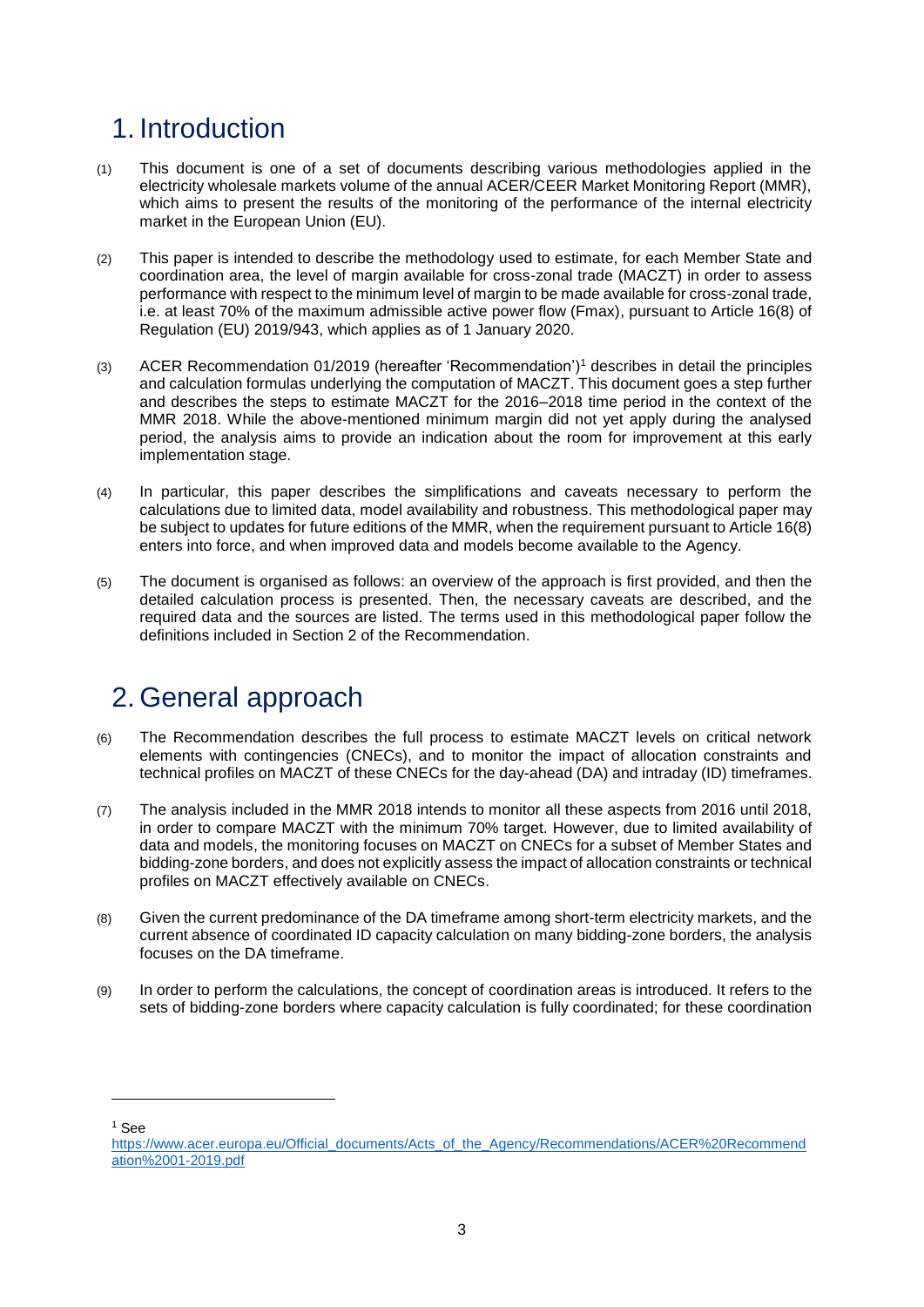areas, the monitoring focuses on a list of CNECs assumed to limit cross-zonal capacity<sup>2</sup>, as provided to the Agency.

- (10) In line with the Recommendation, the calculation of MACZT is split between the margin from coordinated capacity calculation (MCCC), and the margin from non-coordinated capacity calculation (MNCC). MCCC is available within FB coordination areas; however, it should be estimated for net transfer capacity (NTC) coordination areas, while MNCC should be estimated for all coordination areas. All estimations rely on linear flow-based parameters (power transmission distribution factors, PTDFs).
- (11) In areas where NTC applies, positive PTDFs are combined with hourly NTCs (within the coordination area borders) to derive the MCCC. For both NTC and FB coordination areas, the MNCC is estimated by combining (positive and negative) PTDFs and schedules/nominations. The sum of the MCCC and the MNCC is equal to the MACZT. For bidding-zone borders with only HVDC interconnectors, a simplified approach assumes that the MACZT is equal to the NTC on the considered border.
- (12) These steps allow computing the MACZT for each CNEC, coordination area and market time unit (MTU) 3 , and to compare this level with Fmax. The MACZT is computed both with and without the flow induced by exchanges between EU MSs and non-EU countries.

## <span id="page-3-0"></span>3. Calculation process

- (13) The detailed calculation process relies on the following steps, in line with the Recommendation:
	- define the coordination areas,
	- define the relevant CNECs,
	- compute FB parameters for each CNEC,
	- infer the MCCC and MNCC based on FB parameters, hourly NTCs and schedules/nominations, and
	- sum the MCCC and MNCC to derive the MACZT and compare to Fmax.
- (14) For bidding-zone borders with only HVDC interconnectors, hourly NTCs are directly compared with an estimated hourly Fmax.

### <span id="page-3-1"></span>3.1 Definition of coordination areas

- (15) A coordination area is a set of bidding-zone borders within which capacity calculation is fully coordinated. A coordination area may encompass many bidding-zone borders, or a single biddingzone border, or one side of a bidding-zone border in case two different<sup>4</sup> NTC values are calculated by each TSO (in which case the lower one is used for capacity allocation).
- (16) Once capacity calculation methodologies (CCMs) pursuant to the CACM Regulation are implemented, coordination areas will be equal to capacity calculation regions (CCRs). Before the

-

<sup>&</sup>lt;sup>2</sup> This means the CNEC congested first, while others are not, when estimating the maximum exchange on a given bidding-zone border following the methodology used in the 2017 MMR for that purpose. See Annex for the detailed data request.

<sup>3</sup> The current DA MTU is one hour.

<sup>4</sup> Such values are not available within the scope of this study, therefore only NTC values resulting from consolidation between the two TSOs are used.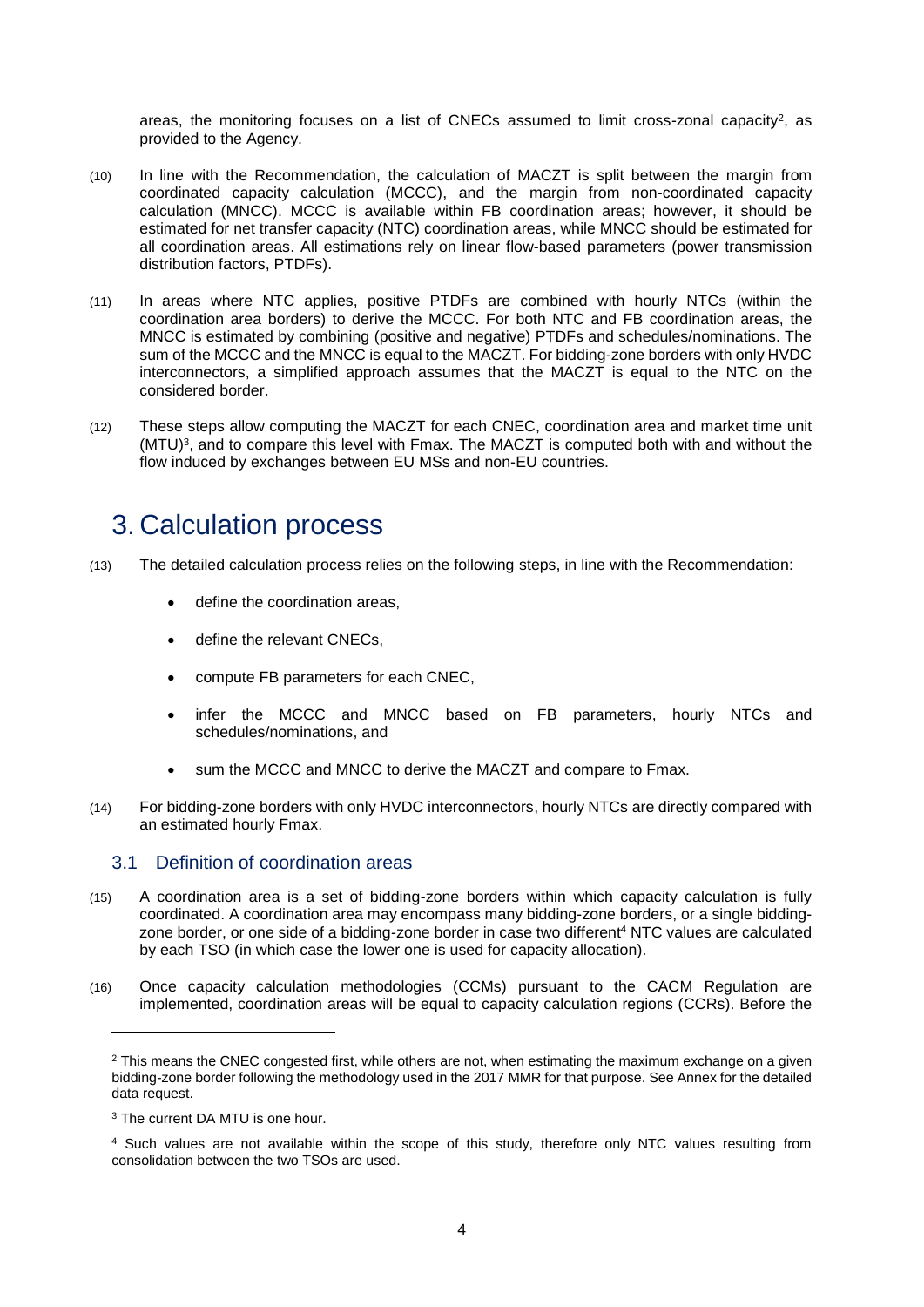<span id="page-4-0"></span>implementation of these CCMs, coordination areas are defined based on the level of coordination in capacity calculation for the DA timeframe, as assessed in the MMR 2017<sup>5</sup> . Further work will be needed in the future in order to refine the delineation of coordination areas.

- (17) Coordination areas are defined as follows:
	- Where capacity calculation was defined as fully coordinated (either under the NTC or FB approach), the coordination area comprises of the whole region within which capacity was fully coordinated;
	- Where capacity calculation was declared as partially coordinated or bilateral for a given bidding-zone border between two countries, the coordination area is defined as the biddingzone border(s) which connect the two countries; and
	- All bidding-zone borders within a given MS are attributed to one specific coordination area.
- (18) The table below describes the list of coordination areas resulting from this assessment, and which are used within this analysis.

#### **Table 1: Declared coordination level of day ahead (DA) capacity calculation, and resulting coordination area, 2017**

| <b>CCR</b>       | <b>Bidding-zone border</b> | <b>Coordination of DA</b> | <b>Coordinatio</b> |
|------------------|----------------------------|---------------------------|--------------------|
|                  |                            | capacity calculation      | n area             |
| <b>Baltic</b>    | $EE - FI$                  |                           | $EE - FI$          |
| <b>Baltic</b>    | $EE - LV$                  | <b>BIL</b>                | $EE - LV$          |
| <b>Baltic</b>    | $LT - LV$                  | <b>BIL</b>                | $LT - LV$          |
| <b>Baltic</b>    | $LT - PL$                  | <b>BIL</b>                | $LT - PL$          |
| <b>Baltic</b>    | $LT - SE-4$                | <b>BIL</b>                | $LT - SE$          |
| Channel          | $BE - GB$                  |                           | $BE - GB$          |
| Channel          | $FR - GB$                  |                           | $FR - GB$          |
| Channel          | $GB - NL$                  | <b>BIL</b>                | $GB - NL$          |
| Core (CWE)       | $AT - DE/LU^*$             | <b>FB</b>                 | <b>CWE</b>         |
| Core (CWE)       | $BE - FR$                  | <b>FB</b>                 | <b>CWE</b>         |
| Core (CWE)       | $BE - NL$                  | <b>FB</b>                 | <b>CWE</b>         |
| Core (CWE)       | $DE/LU - FR$               | <b>FB</b>                 | <b>CWE</b>         |
| Core (CWE)       | $DE/LU - NL$               | <b>FB</b>                 | <b>CWE</b>         |
| Core (excl. CWE) | $AT - CZ$                  | <b>BIL</b>                | $AT - CZ$          |
| Core (excl. CWE) | $AT - HU$                  | <b>BIL</b>                | $AT - HU$          |
| Core (excl. CWE) | $AT-SI$                    | BIL                       | $AT - SI$          |
| Core (excl. CWE) | $CZ - DE/LU$               |                           | $CZ - DE/LU$       |
| Core (excl. CWE) | $CZ - PL$                  | BIL                       | $CZ - PL$          |
| Core (excl. CWE) | $CZ - SK$                  | <b>BIL</b>                | $CZ - SK$          |
| Core (excl. CWE) | $DE/LU - PL$               | BIL                       | $DE/LU - PL$       |
| Core (excl. CWE) | $HR - HU$                  |                           | $HR - HU$          |
| Core (excl. CWE) | $HR - SI$                  |                           | $HR-SI$            |
| Core (excl. CWE) | $HU - RO$                  |                           | $HU - RO$          |

<sup>5</sup> See Section 3.2.1 of the MMR 2017 available at

[https://www.acer.europa.eu/Official\\_documents/Acts\\_of\\_the\\_Agency/Publication/MMR%202017%20-](https://www.acer.europa.eu/Official_documents/Acts_of_the_Agency/Publication/MMR%202017%20-%20RETAIL.pdf) [%20RETAIL.pdf](https://www.acer.europa.eu/Official_documents/Acts_of_the_Agency/Publication/MMR%202017%20-%20RETAIL.pdf)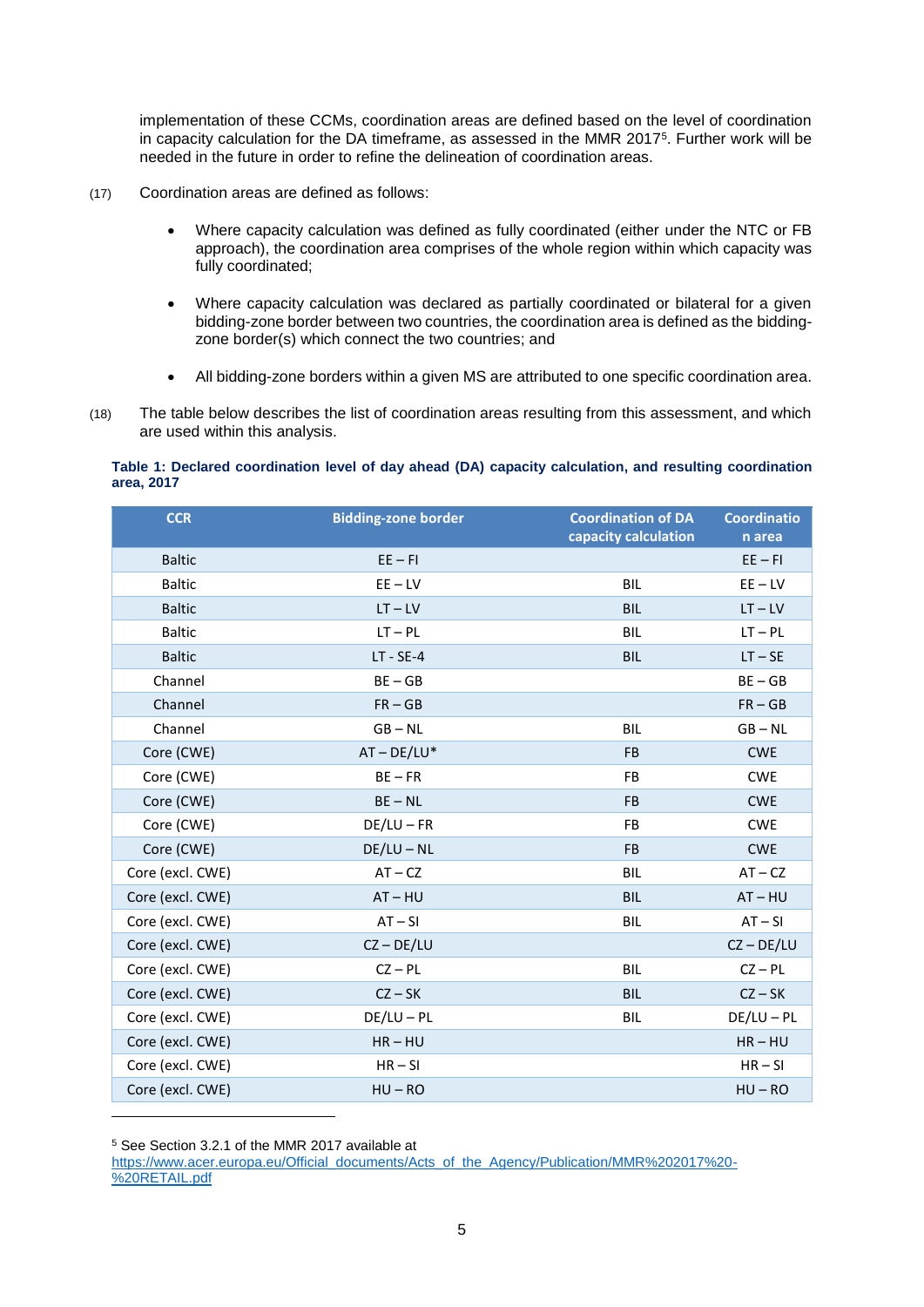| <b>CCR</b>           | <b>Bidding-zone border</b>                                              | <b>Coordination of DA</b> | <b>Coordinatio</b>                |
|----------------------|-------------------------------------------------------------------------|---------------------------|-----------------------------------|
|                      |                                                                         | capacity calculation      | n area                            |
| Core (excl. CWE)     | $HU - SK$                                                               | <b>BIL</b>                | $HU - SK$                         |
| Core (excl. CWE)     | $PL - SK$                                                               | <b>BIL</b>                | $PL - SK$                         |
| <b>GRIT</b>          | $GR - IT$                                                               | <b>BIL</b>                | $GR - IT$                         |
| <b>GRIT</b>          | Internal IT borders (before and after bidding-<br>zone reconfiguration) | $\ast$                    | $\ensuremath{\mathsf{IT}}\xspace$ |
| Hansa                | DE/LU - DK-1                                                            | <b>BIL</b>                | $DE/LU - DK$                      |
| Hansa                | DE/LU - DK-2                                                            | <b>BIL</b>                | $DE/LU - DK$                      |
| Hansa                | <b>PL - SE-4</b>                                                        | <b>BIL</b>                | $PL - SE$                         |
| <b>IT North</b>      | $AT - IT$                                                               | FC                        | <b>IT North</b>                   |
| <b>IT North</b>      | $FR - IT$                                                               | FC                        | <b>IT North</b>                   |
| <b>IT North</b>      | $IT-SI$                                                                 | FC                        | <b>IT North</b>                   |
| IU                   | $GB - IE$                                                               | <b>BIL</b>                | $GB - IE$                         |
| Nordic               | DK-1 - SE-3                                                             | <b>BIL</b>                | Nordic**                          |
| Nordic               | DK-2 - SE-4                                                             | <b>BIL</b>                | Nordic**                          |
| Nordic               | $FI - SE-1$                                                             | PC                        | Nordic**                          |
| Nordic               | $FI - SE-3$                                                             | PC                        | Nordic**                          |
| Nordic               | DK-1 - DK-2                                                             |                           | Nordic**                          |
| Nordic               | $SE-1 - SE-2$                                                           |                           | Nordic**                          |
| Nordic               | $SE-2 - SE-3$                                                           |                           | Nordic**                          |
| Nordic               | $SE-2 - SE-3$                                                           |                           | Nordic**                          |
| Nordic               | SE-3 - SE-4                                                             |                           | Nordic**                          |
| Norwegian<br>borders | DK-1 - NO-2                                                             | <b>BIL</b>                | Nordic**                          |
| Norwegian<br>borders | $FI - NO$                                                               | PC                        | Nordic**                          |
| Norwegian<br>borders | <b>NL - NO-2</b>                                                        | BIL                       | $NL - NO$                         |
| Norwegian<br>borders | NO-1 - SE-3                                                             | PC                        | Nordic**                          |
| Norwegian<br>borders | NO-3 - SE-2                                                             | PC                        | Nordic**                          |
| Norwegian<br>borders | NO-4 - SE-1                                                             | PC                        | Nordic**                          |
| Norwegian<br>borders | NO-4 - SE-2                                                             | PC                        | Nordic**                          |
| <b>SEE</b>           | <b>BG - GR</b>                                                          |                           | $BG - GR$                         |
| <b>SEE</b>           | BG - RO                                                                 |                           | $BG - RO$                         |
| SWE                  | $ES$ - $FR$                                                             |                           | $ES - FR$                         |
| <b>SWE</b>           | ES-PT                                                                   |                           | $ES - PT$                         |
| Swiss borders        | AT - CH                                                                 | <b>BIL</b>                | $AT - CH$                         |
| Swiss borders        | $CH - DE/LU$                                                            | PC                        | $CH - DE/LU$                      |
| Swiss borders        | CH-FR                                                                   | <b>BIL</b>                | $CH - FR$                         |
| Swiss borders        | $CH - IT$                                                               | FC                        | $CH - IT$                         |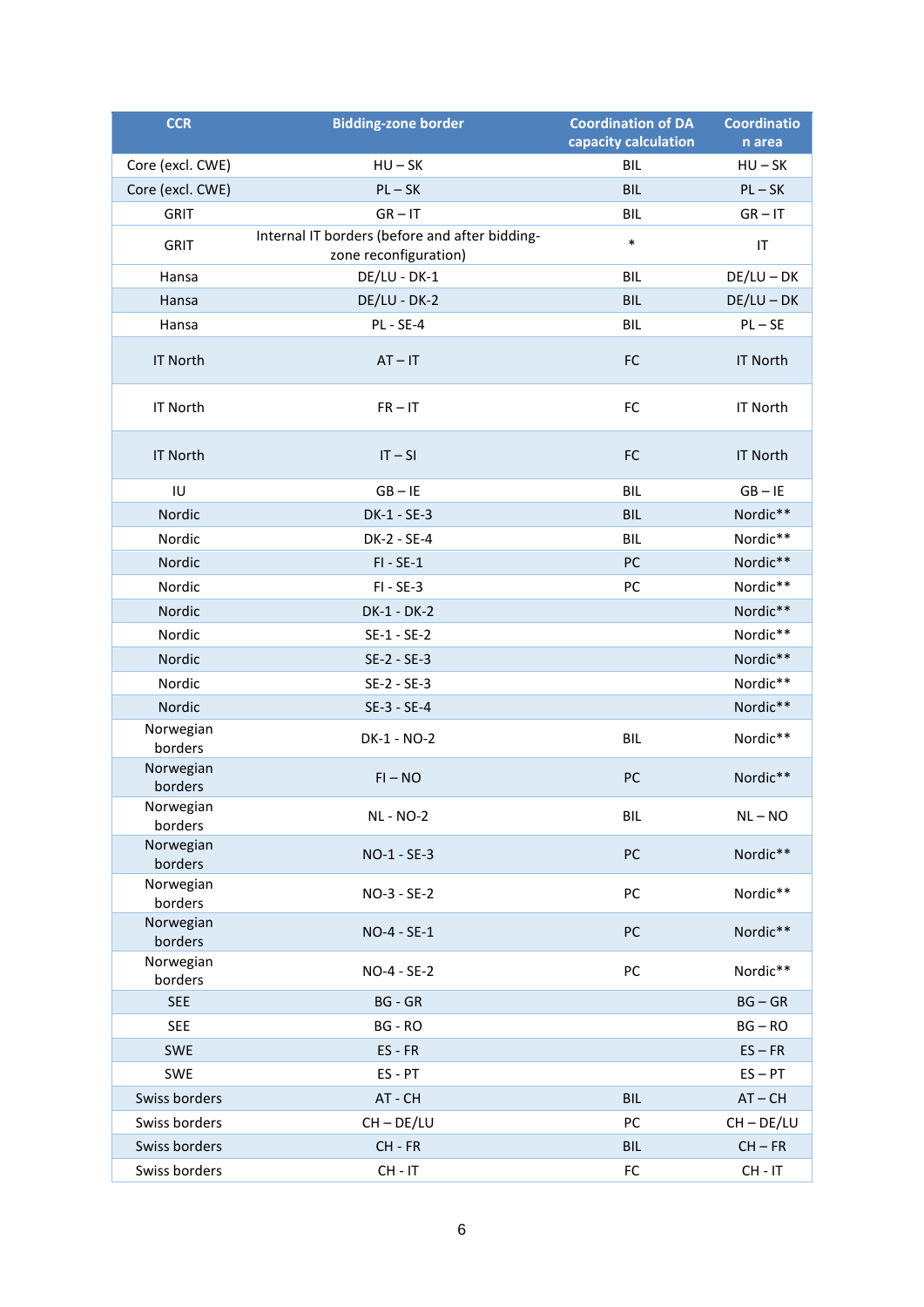*Note: The coordination of DA capacity calculation is defined as follows<sup>6</sup> . BIL: pure bilateral NTC calculation. PC: partly coordinated NTC calculation. FC: fully coordinated NTC calculation. FB: flow-based capacity calculation. An empty field means that no capacity calculation was conducted for the DA timeframe. The Austria – Germany/Luxembourg border was not present at the time of the MMR 2017 study; it is affected to the CWE coordination area because this bidding-zone border was introduced within the CWE flow-based initiative. As of 2018, Cyprus is not interconnected and Luxembourg has no bidding-zone border; these MSs are therefore not included in the analysis. Given the lack of data about the interconnector between Italy (Sicily) and Malta, this interconnector is also beyond the scope of the analysis.*

\* *Italian bidding-zone borders are not listed, as a reconfiguration of bidding-zone borders was adopted in 2019 and will enter into force in 2021 in this MS. All bidding-zone borders within Italy are however affected to the "IT" coordination area.*

*\*\* The CNEC data provided by Nordic TSOs does not describe the Member State to which each CNEC belongs to. Therefore, all CNECs (which describe underlying network elements located in Denmark, Finland, Norway and Sweden), and all bidding-zone borders are associated to the Nordic coordination area, without specifying the country to which they belong.*

## <span id="page-6-0"></span>3.2 CNECs

- (19) In order to compute the MACZT, a list of CNECs is considered for each coordination area. For FB coordination areas, the MACZT can be reliably estimated for all provided CNECs based on the margin available on this CNEC assuming no cross-zonal exchanges within the coordination area<sup>7</sup>. However, for NTC coordination areas, due to methodological limitations<sup>8</sup>, the MCCC (and thus the MACZT) can be reliably estimated only for the CNECs which actively limited capacity calculation.
- (20) For the Core (CWE) coordination area, CWE TSOs provided the Agency with a detailed list of hourly CNECs (including Fmax values) for most hours of 2016–2018. All CNECs stemming from an internal or cross-border line, and which do not result from the application of the long-term allocated capacity ('LTA') inclusion patch<sup>9</sup>, are included in the list of CNECs to be monitored. From this list, only CNECs which can unambiguously be mapped with network elements of the merged grid model<sup>10</sup> are retained, because such mapping is necessary to ensure consistency between the MCCC (coming from CNEC data) and the MNCC (coming from the merged grid model) values.
- <span id="page-6-1"></span>(21) For the other coordination areas, no detailed CNEC data was available to the Agency. Given that detailed historical data was also unavailable to many TSOs, TSOs provided a simplified list of CNECs (sometimes including Fmax values) for the studied time period<sup>11</sup>. For each CNEC, the TSO which declared it also described the time period during which the CNEC applied. This simplified list leads to the following caveats:
	- During the MTUs for which the declared CNECs did not limit capacity calculation within NTC coordination areas, the MCCC (and thus the MACZT) is likely underestimated for these non-limiting CNECs. Similarly, in case the MACZT is monitored for both directions of a CNEC (i.e. from node 1 to node 2, and from node 2 to node 1), it is unlikely that both

<sup>6</sup> See footnote [5.](#page-4-0)

<sup>7</sup> See Section 5.2.1 of the Recommendation.

<sup>8</sup> See Annex I of the Recommendation.

<sup>&</sup>lt;sup>9</sup> See CWE flow-based methodology at

[http://www.jao.eu/DynamicContent/DownloadFile?url=pd0hsynu.kqh.pdf&filename=20190411+CWE+FB+MC+ap](http://www.jao.eu/DynamicContent/DownloadFile?url=pd0hsynu.kqh.pdf&filename=20190411+CWE+FB+MC+approval+document_MNA+Update_ENG_FV.pdf&openInBrowser=false) [proval+document\\_MNA+Update\\_ENG\\_FV.pdf&openInBrowser=false](http://www.jao.eu/DynamicContent/DownloadFile?url=pd0hsynu.kqh.pdf&filename=20190411+CWE+FB+MC+approval+document_MNA+Update_ENG_FV.pdf&openInBrowser=false)

<sup>&</sup>lt;sup>10</sup> The merged grid model describes 17 January 2018 at 10:30 (CET). Other merged grid models describing March, May, July, September or November 2018 were also provided.

<sup>&</sup>lt;sup>11</sup> See Annex for the detailed data request.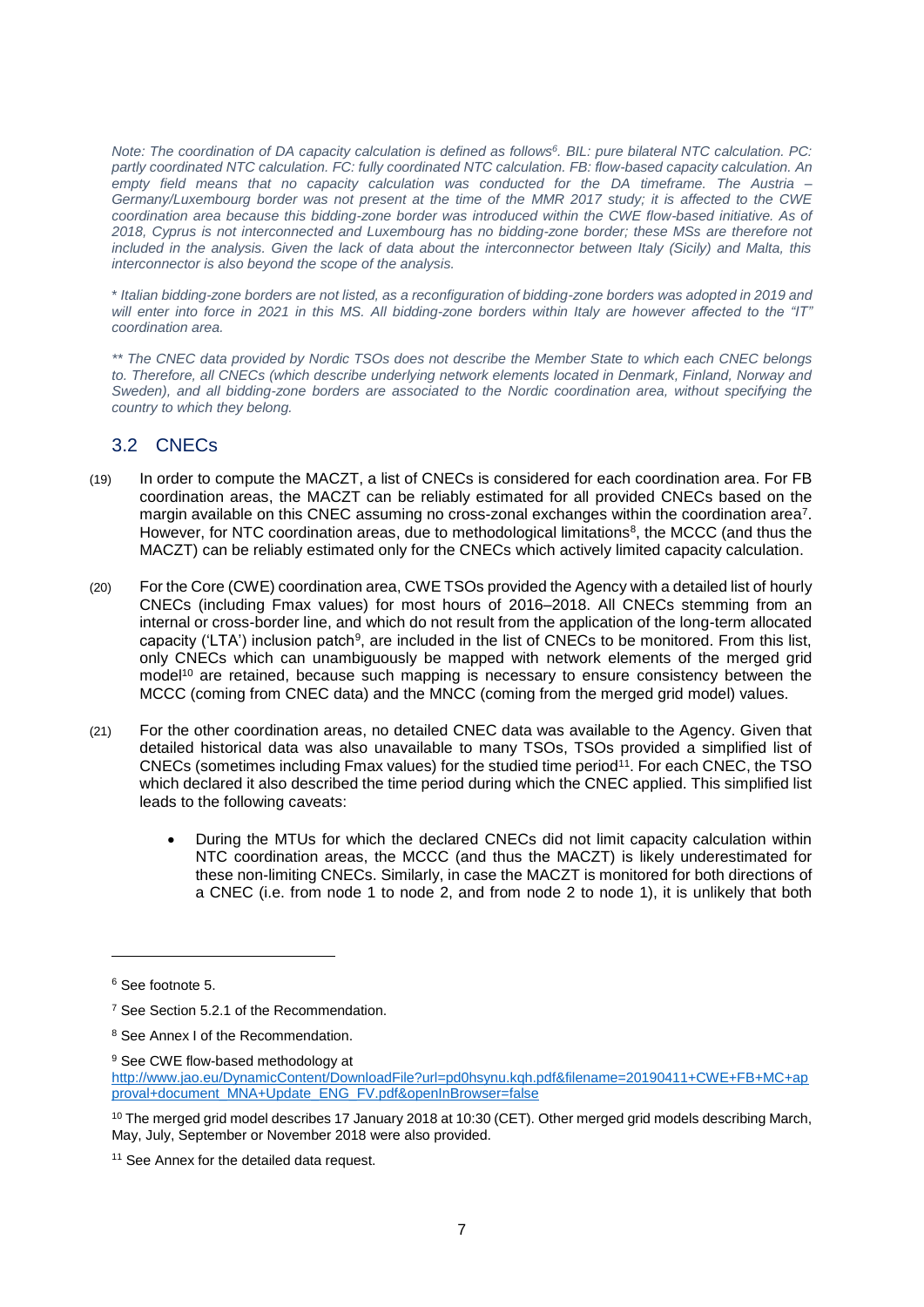directions would simultaneously limit capacity calculation; the MACZT may thus be underestimated for one of the two directions.

- Some CNECs may have been omitted from the simplified list of CNECs provided by TSOs, and are therefore not monitored.
- Fmax values may have been declared as an average value over multiple MTUs, and may thus not fully reflect the value used during each  $MTU^{12}$ . In the absence of a declared Fmax value, Fmax is inferred through the FB parameters calculation<sup>13</sup>.
- (22) For the Baltic CCR, one set of CNECs combined with many outages was provided by Baltic TSOs. To ensure computational feasibility of the process, the two most widely declared outages<sup>14</sup> were retained, and each of the related CNECs was monitored for all hours of 2016–2018.
- (23) For the Nordic CCR, hourly sets of CNECs describing the first twelve weeks of 2017 were provided. Nordic TSOs mentioned that "Wednesday hour 03 and 12 for each week, will give a linearization point around typical import/export hours". Therefore, the set of CNECs for the second<sup>15</sup> week of 2017 at 12:00 could be considered as the reference set of CNECs, and a sensitivity analysis could be conducted on the second week of 2017 at 03:00. However, the provided data was generated within a research project, and did not seem to lead to realistic results. Therefore, no final result was generated for the Nordic CCR.

### <span id="page-7-0"></span>3.3 Calculation of flow-based parameters

- (24) Estimating the MACZT for each CNEC (and comparing it to 70% of Fmax) requires computing the flow induced by cross-zonal trade, and thus FB parameters (including zone-to-zone PTDFs<sup>16</sup> and Fmax) for all considered bidding-zone borders.
- (25) The computation of FB parameters requires a detailed merged network description, along with an estimate of the impact of a change in a bidding-zone net position on the injections/withdrawal of the various generators and load units within the bidding-zone, i.e. a generation shift key (GSK)<sup>17</sup>. The calculation should ideally be conducted for each MTU, relying on GSKs consistent with implemented capacity calculation processes.
- (26) For the Baltic CCR, a set of representative zone-to-zone PTDFs was provided by Baltic TSOs. These PTDFs were computed for various outages and contingency situations, based on a 2018 real-time grid model combined with GSKs used within the operational Baltic capacity calculation process.
- (27) For the synchronous area of Continental Europe, due to the limited number of historical merged grid models available, FB parameters are computed based on one merged grid model provided by ENTSO-E<sup>18</sup> (sensitivity analyses might be conducted with other merged grid models in the future). This simplification means that:

 $12$  In order to ensure feasibility of the calculations, hourly Fmax values were not used, only their average was taken into account.

<sup>&</sup>lt;sup>13</sup> Fmax is derived from Imax declared in the UCTE file and from the voltage of the line

<sup>&</sup>lt;sup>14</sup> i.e. the outages associated with the most contingencies

<sup>&</sup>lt;sup>15</sup> The first week is avoided given that it may cover part of the holiday season.

<sup>16</sup> See Sections 5.2 and 5.3 of Recommendation. Due to limitations mentioned by ENTSO-E TSOs related to the UCTE file format, DC (rather than AC) PTDF calculations were conducted.

<sup>17</sup> i.e. a GSK or load shift key (LSK)

<sup>18</sup> See footnot[e 10.](#page-6-1)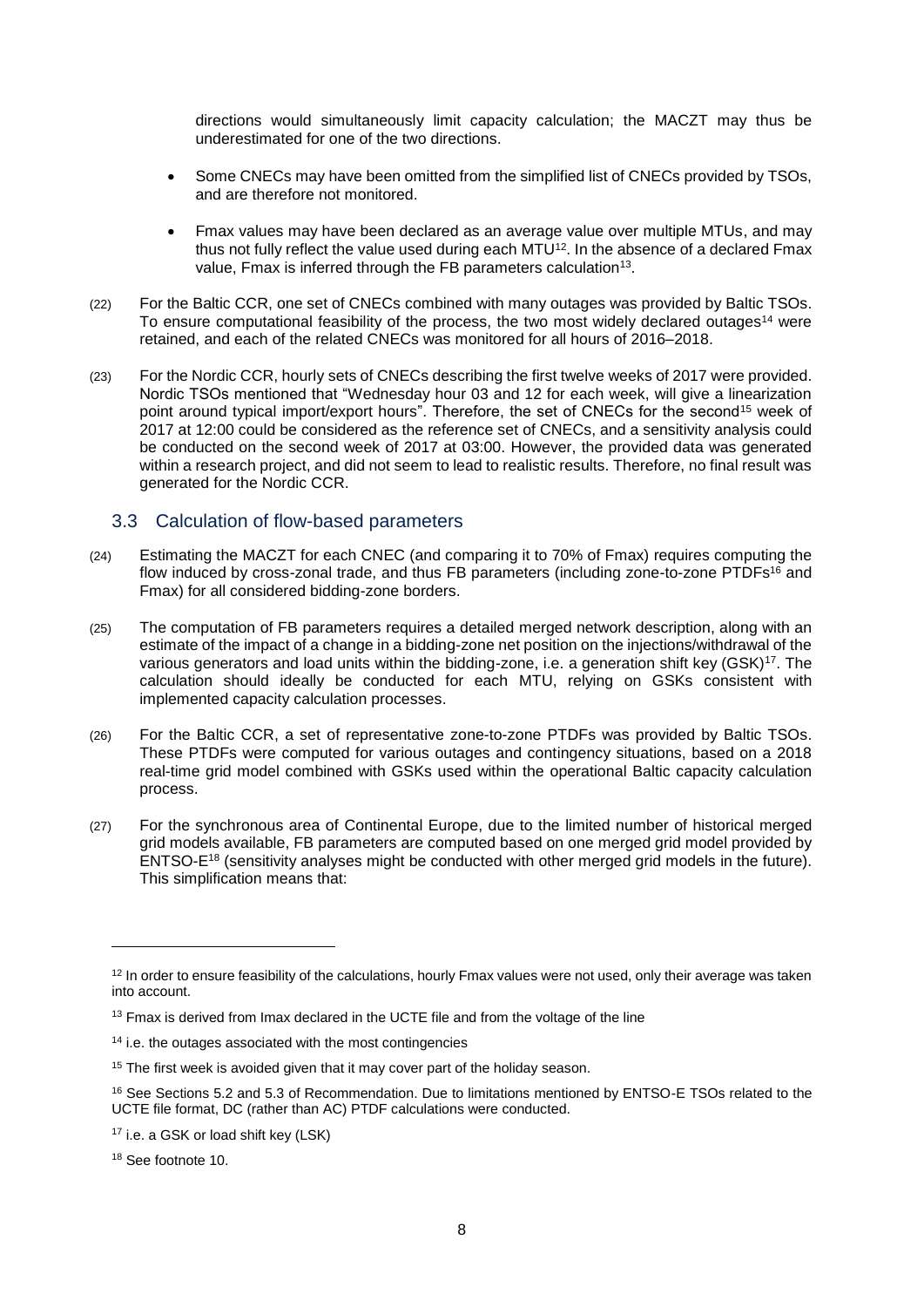- The grid model describes one individual set of generation, load and network patterns, which may not be fully representative of the whole time period considered.
- The grid model is updated to switch on all interconnectors, in order to avoid that a maintenance which took place during the modelled MTU impacts results for the whole year<sup>19</sup>.
- No other topological action or remedial action is added to the merged grid model.
- (28) Additionally, for Continental Europe, other caveats or specific actions are needed to perform the computations:
	- In order to estimate the impact of exchanges over HVDC lines leaving Continental Europe on CNECs located in Continental Europe, a modelling artefact is used: some x-nodes<sup>20</sup> defined in the grid model are attributed to countries outside Continental Europe, to force the computation of zone-to-zone PTDFs reflecting the impact of the following HVDC bidding-zone borders: DE/LU – DK2, DK1 – NO2, FR – GB, GB – NL, LT – PL, NL – NO, PL – SE4. This PTDF calculation ignores the impact of other DC bidding-zone borders (such as  $DE/LU - SE4$  and  $GR - IT$ ).
	- The merged grid model only provides information about the country within which each node is located, but not about the bidding-zone within which each node is located. The merged grid model thus does not easily allow computing zone-to-zone PTDFs for countries with multiple internal bidding-zones (such as Italy<sup>21</sup>).
	- GSKs proportional to the generation present in the merged grid model are assumed, enabling the calculation of FB parameters based on the updated merged grid model.
- (29) For the Nordic CCR, a few sets of PTDFs were computed based on an experimental merged grid model stemming from a research project aimed at analysing the viability of flow-based capacity allocation in the Nordic CCR. GSKs proportional to both generation and load were used.
- (30) For the regular monitoring of MACZT levels starting on 1 January 2020, consistency with implemented capacity calculation processes should be ensured, i.e. a larger number of merged grid models (ideally one per MTU and timeframe) should be used, and combined with the GSKs used within the implemented capacity calculation processes.

## <span id="page-8-0"></span>3.4 Computing MACZT

- (31) For each CNEC, coordination area and MTU, the MCCC and the MNCC are computed as follows.
- (32) Two ways to estimate the MCCC are used depending on the capacity calculation approach used in the coordinated area. For FB coordination areas, i.e. for the CWE coordination area, the margin with zero cross-zonal exchanges within this coordination area is derived from the data provided by CWE TSOs (based on nominations resulting from long-term capacity allocation). For NTC coordination areas, the MCCC is estimated in line with Section 5.2.2 of the Recommendation. This estimation combines the positive PTDFs obtained in the previous section with hourly NTC values,

<sup>&</sup>lt;sup>19</sup> Outages of internal network elements included in the merged grid model remained, and may still affect the whole results.

<sup>&</sup>lt;sup>20</sup> See [https://cimug.ucaiug.org/Groups/Model%20Exchange/UCTE-format.pdf.](https://cimug.ucaiug.org/Groups/Model%20Exchange/UCTE-format.pdf) Most properties of the x-node remain identical. However, in order to ensure smooth functioning of the FB parameters calculation (especially with respect to GSKs), x-nodes with no generation are updated to set the generation level to 0.1MW.

 $21$  Information about the affectation of each node to an internal Italian bidding-zone was collected. Due to a lack of time and resources, it could unfortunately not be taken into account.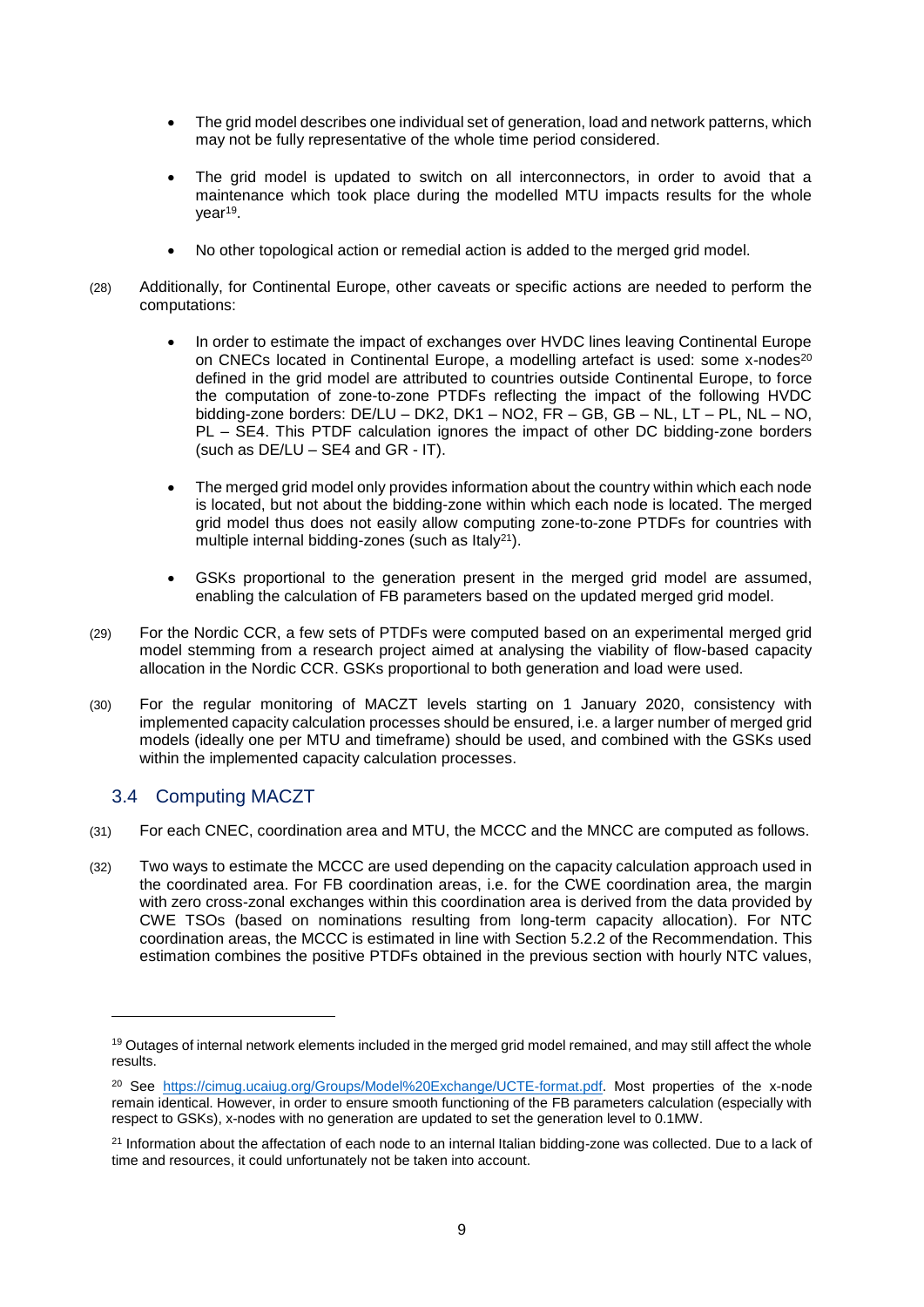to obtain hourly MCCC values. In this latter case, and in order to ensure representative results, only hours during which all NTC values were available within the coordination area are retained.

- (33) For all coordination areas, the MNCC is estimated in line with the second equation of Section 5.3 of the Recommendation. This equation combines the zone-to-zone PTDFs obtained according to the previous section with hourly schedules/nominations. <sup>22</sup> The MNCC is split between schedules on bidding-zone borders between MSs, and schedules on bidding-zone borders between a MS and a third country.
- (34) Summing the MCCC and MNCC leads to MACZT for each CNEC, coordination area and MTU. As mentioned above, two sets of MACZT results (excluding and including borders between EU and non-EU bidding-zones) are computed.

#### <span id="page-9-0"></span>3.5 Coordination areas with only DC bidding-zone borders

- (35) For coordination areas which only include bidding-zone borders with HVDC interconnectors, as TSOs are assumed to fully control the flows on these interconnectors, the monitoring process is simplified as follows, in line with Section 5.4 of the Recommendation.
- $(36)$  First, one CNEC is defined for each individual HVDC interconnector without contingency<sup>23</sup>. The Fmax of this CNEC is defined as the thermal capacity of the interconnector, corrected for declared unavailability periods (as perceived from  $DA^{24}$ ). In case an unavailability is declared, Fmax is corrected proportionally to the ratio between the decreased NTC (during the unavailability period) and the maximum NTC observed over the full study period. Finally, the MACZT is assumed to be equal to the NTC.

### <span id="page-9-1"></span>3.6 Allocation constraints

- (37) Section 6.2 of the Recommendation describes how to monitor the impact of allocation constraints on the MACZT effectively available on CNECs. In particular, the monitoring of external constraints (the most widely used type of allocation constraints) is described in sub-section 6.2.1 of the Recommendation.
- (38) Monitoring the impact of external constraints requires access to the MACZT on at least all presolved CNECs for a given MTU. Such detailed information can only be available for the CWE coordination area. However, for this coordination area, issues with mapping between CNEC data and merged grid model information did not allow MACZT monitoring on some CNECs. Therefore, the impact of external constraints on the MACZT on CNECs has not been studied.
- (39) The monitoring of other types of allocation constraints is also beyond the scope of this historical analysis.

### <span id="page-9-2"></span>3.7 Technical profiles

-

(40) Given that technical profiles are likely to be phased out following the introduction of FB capacity calculation in the Core CCR, and due to the limited data available, the impact of technical profiles on the MACZT is not directly assessed.

<sup>&</sup>lt;sup>22</sup> As a result, MNCC contributions are only computed for bidding-zone borders for which zone-to-zone PTDFs are available.

<sup>&</sup>lt;sup>23</sup> TSOs did not declare any other CNEC for these borders.

 $24$  To ensure consistency with the assumption that the MACZT is estimated for the DA capacity calculation process, only unavailability occurrences which were declared by DA 12:00 (UTC) were taken into account, because occurrences declared later would not be reflected in the DA NTC.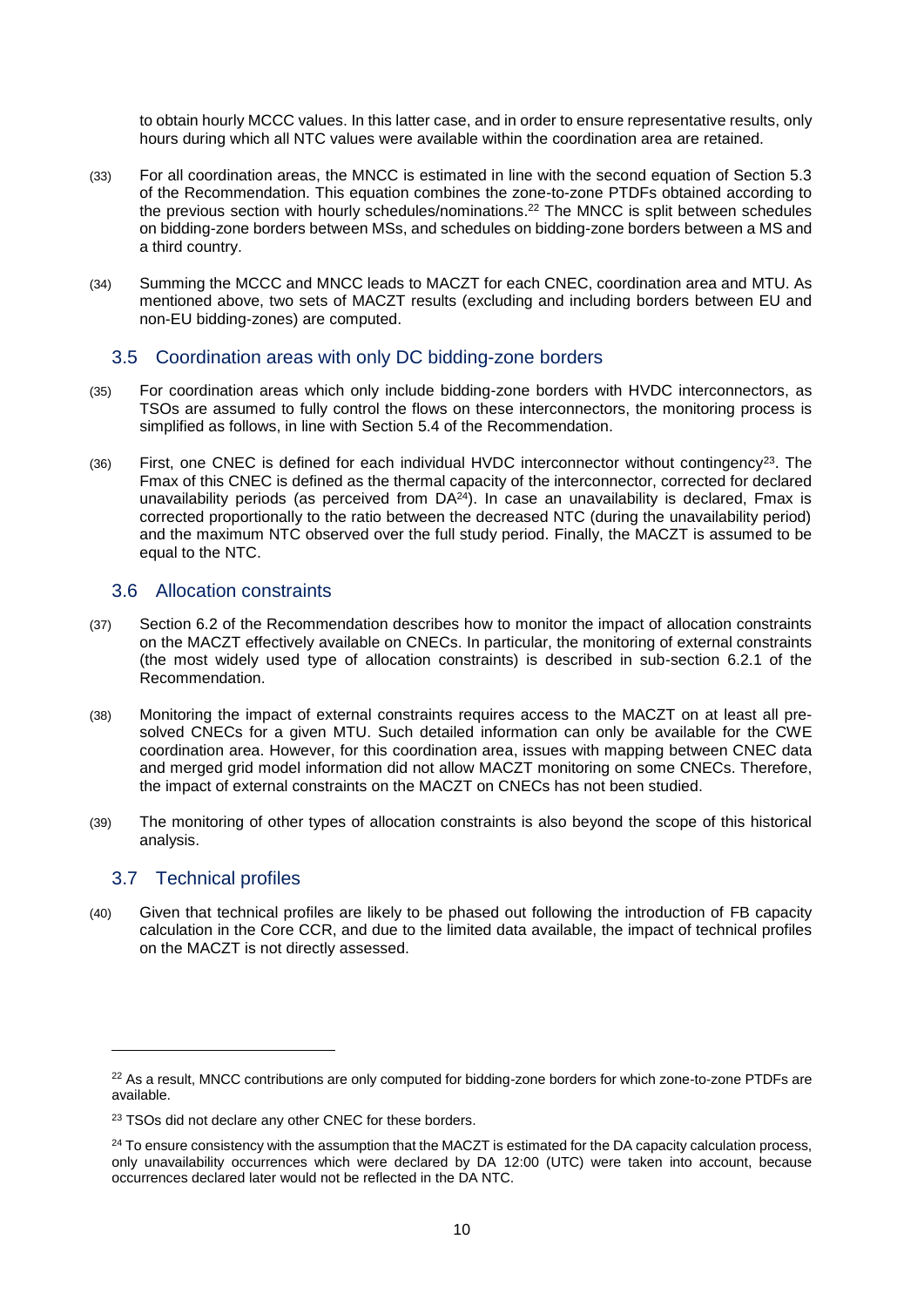## <span id="page-10-0"></span>4. Caveats

- (41) When applying the methodology described above, the following caveats and considerations apply:
	- For the synchronous area of Continental Europe, the methodology relies on one set of PTDFs, computed based on one merged grid model, which is unlikely to be fully in line with hourly historical capacity calculation processes. For example, the topology of which may not be fully in line with the topology used during capacity calculation. Furthermore, remedial actions are not considered. Similarly, one set of PTDFs is used within the Baltic region.
	- GSKs proportional to the generation or load in the merged grid model are used, and are likely not fully aligned with the GSKs used during capacity calculation.
	- The list of CNECs is simplified for all coordination areas but the CWE coordination area. Therefore, some CNECs declared by TSOs may not always be limiting, leading to underestimate MCCC on these elements for some MTUs.
	- Difficulties in mapping CNEC data with information from the merged grid model prevented from estimating MACZT on some CNECs. Some limiting CNECs may also not have been included in the simplified list of CNECs provided by TSOs.
	- The FB parameters provided by Nordic TSOs do not come from an operational merged grid model (since the generation of such a model is not yet implemented). These parameters should be used with great caution.
	- DA NTCs or schedules/nominations were missing for a limited number of bidding-zone borders and hours.
	- For bidding-zone borders with bilateral capacity calculation, NTC values computed by each TSO on each side of the border before consolidation were unavailable, therefore MACZT only reflects the consolidated bilateral NTC.
	- Some bidding-zone borders, e.g. between Austria and Germany/Luxembourg, were introduced recently. Before the introduction of this border, exchanges between Austria and Germany/Luxembourg were internal exchanges (thus excluded from MACZT). Following the introduction of this border, exchanges between Austria and Germany/Luxembourg became cross-zonal exchanges (thus included in MACZT). Overall, the introduction of this border will likely increase MACZT, especially on Austrian and German CNECs. However, as the introduction of this border took place in October 2018, not enough information was available to assess its specific impact on MACZT.
	- The caveats of the underlying generic methodology, i.e. of the Recommendation, also apply

# <span id="page-10-1"></span>5. Data

### **Table 2: Data required to estimate the MACZT**

| <b>Description</b> | Unit | Time<br>granularity | Geographic<br>granularity | <b>Source</b>                                               |
|--------------------|------|---------------------|---------------------------|-------------------------------------------------------------|
| Merged grid model  |      |                     | Synchronous<br>area       | ENTSO-E (for the synchronous<br>area of Continental Europe) |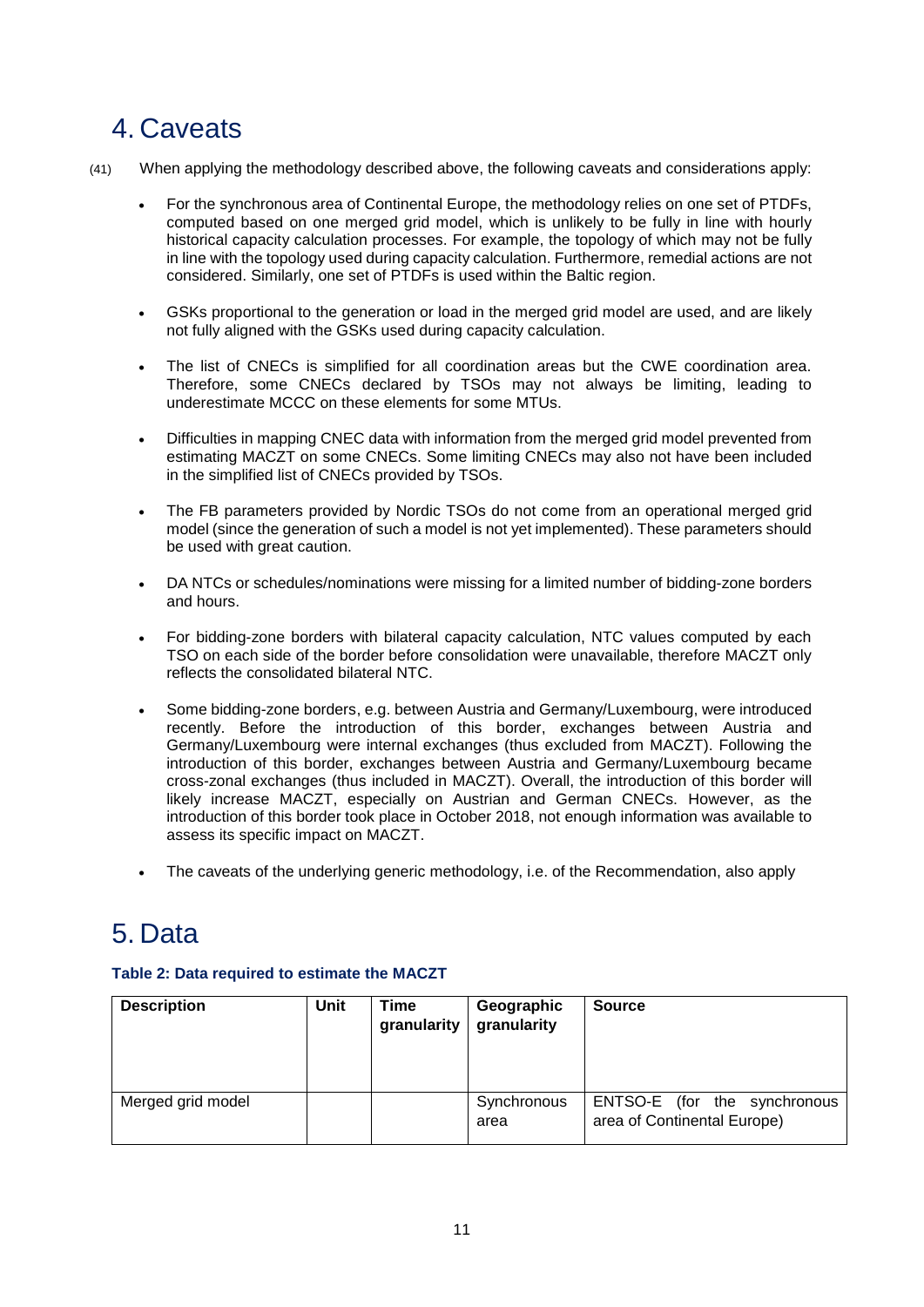| List of limiting CNECs<br>(with Fmax and PTDFs<br>when applicable)          |           | <b>MTU</b> | Member<br>State,<br>coordination<br>area | ENTSO-E, TSOs                                                                           |
|-----------------------------------------------------------------------------|-----------|------------|------------------------------------------|-----------------------------------------------------------------------------------------|
| Mapping<br>between Core<br>(CWE) CNECs identifiers<br>and merged grid model |           |            | (CWE)<br>Core<br><b>CNEC</b>             | CWE TSOs (inferred by ACER as a<br>fallback)                                            |
| DA NTC                                                                      | <b>MW</b> | MTU        | Bidding-zone<br>border                   | ENTSO-E<br>platform,<br>transparency<br>Nordpool                                        |
| DA schedule                                                                 | <b>MW</b> | MTU        | <b>Bidding</b><br>zone<br>border         | platform<br>ENTSO-E<br>transparency<br>(final schedule after intraday as a<br>fallback) |
| Long-term nominations                                                       | <b>MW</b> | MTU        | (CWE)<br>Core<br>bidding-zone<br>borders | <b>JAO</b>                                                                              |